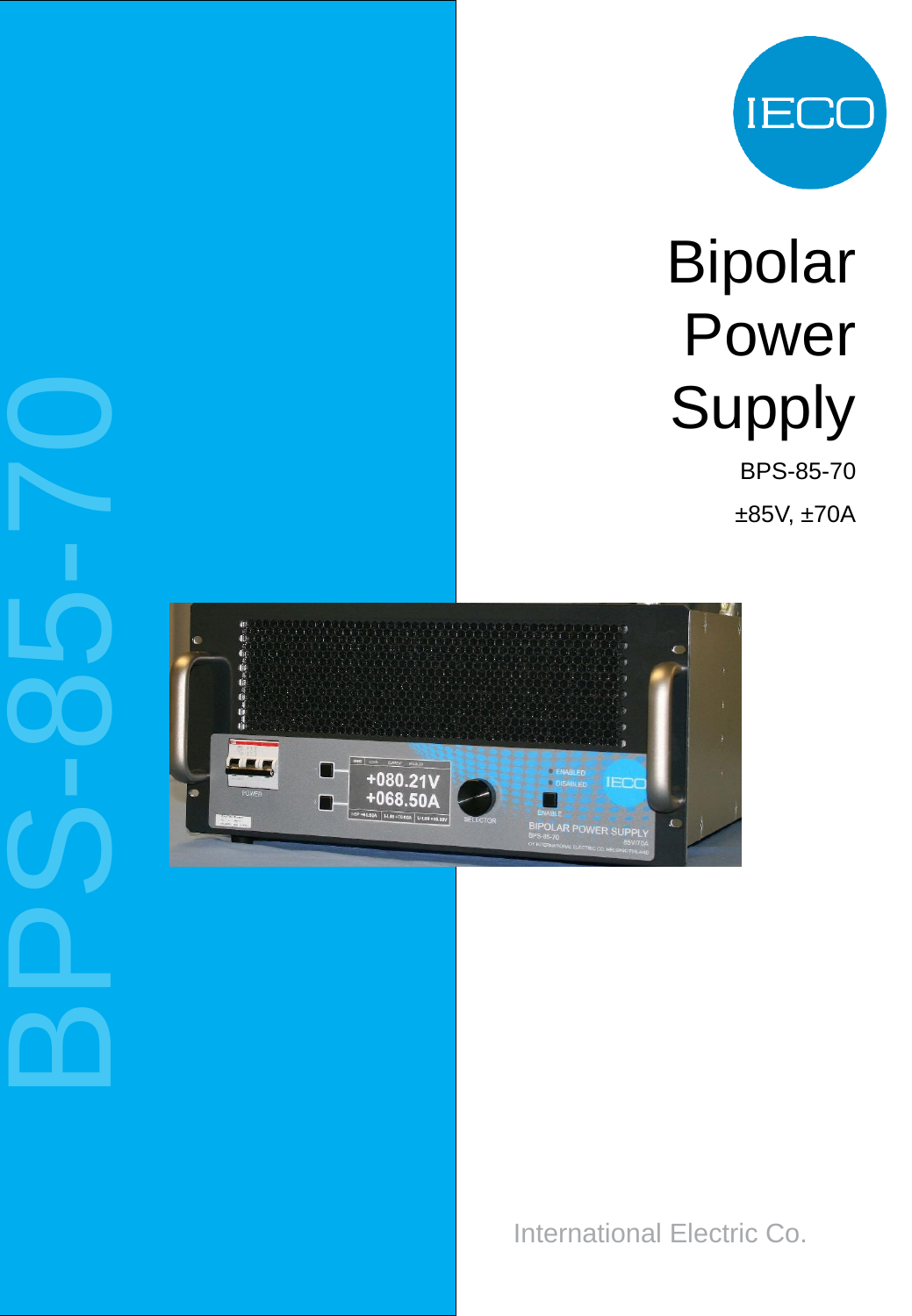## Features

- High performance bipolar power supply with  $\pm$  85 V,  $\pm$  70 A output
- Parallel operation in current mode for  $\pm$  85 V and  $\pm$  140 A
- 4-quadrant output operation
- Operation with wide range of loads
- Voltage mode and current mode
- Very low ripple and noise
- Flux gate current transducer for excellent temperature and long term current stability
- Ramp response for different loads tuned from front panel
- Analogue voltage programming of output voltage or current
- Air cooled, 19 " rack mountable package (5 U), 55 kg (121 lb)

## Output performance

| Output voltage max     | $\pm$ 85 V      |
|------------------------|-----------------|
| Output current max     | ±70A            |
| Output power           | 6 kW            |
| Small signal bandwidth | > 10 kHz (-3dB) |
| Switching frequency    | 250 kHz         |
|                        |                 |

### **Voltage mode:**

| Line regulation              |  |
|------------------------------|--|
| Load regulation              |  |
| Gain accuracy                |  |
| Gain drift vs. time          |  |
| Gain drift vs. temperature   |  |
| Initial offset               |  |
| Offset drift vs. time        |  |
| Offset drift vs. temperature |  |
| Output noise voltage         |  |
| Switching ripple voltage     |  |

- $< 0.01$  % (supply voltage min-max)  $< 0.05$  % (output current  $0 - \text{max}$ )  $< 0.02 %$  $<$  0.01 % (any 8 hour period after 10 min warm up time)  $< 0.005$  % /°C (10 ... 40°C)  $<$  5 mV (adjustable to 0 mV)  $<$  5 mV (any 8 hour period after 10 min warm up time)  $<$  1 mV / $\degree$ C < 0.2Vrms (0.1Hz...200kHz)
- < 1 Vrms differential (>250kHz)

#### **Current Mode:**

Gain accuracy  $< 0.02 %$ Gain drift vs. temperature  $\sim 0.005\%$  /°C (10 ... 40°C) Offset drift vs. temperature < 1 mA /ºC Output noise current < 1 mArms (0.1Hz...10kHz)

- Line regulation < 0.01 % (supply voltage min max)
- Load regulation < 0.05 % (output voltage 0 max)
	-
- Gain drift vs. time  $\leq 0.01\%$  (any 8 hour period after 10 min warm up time)
	-
- Initial offset < 5 mA (adjustable to 0 mA)
- Offset drift vs. time < 5 mA (any 8 hour period after 10 min warm up time)
	-
	-
- Switching ripple voltage  $\leq 1$  Vrms differential (>250kHz)

## Control and monitoring

|  | Local Mode, progamming via front panel: |  |  |  |
|--|-----------------------------------------|--|--|--|
|--|-----------------------------------------|--|--|--|

| Voltage mode | -85V to +85V. Setting resolution 10mV |
|--------------|---------------------------------------|
| Current mode | -70A to +70A. Setting resolution 10mA |

#### **Remote Mode:**

Signal input impedance  $40 k\Omega$ 

Programming, voltage mode  $1\frac{10}{8.5}$  ( $\pm$  10 V for  $\pm$  85 V) Differential Programming, current mode  $1V/7A$  ( $\pm$  10 V for  $\pm$  70 A) Differential

**Fault protection:** Internal overtemperature (Output shutdown due to) AC input voltage out of tolerance Internal voltages out of tolerance Output crowbar protection for excess returned load energy Two external interlocks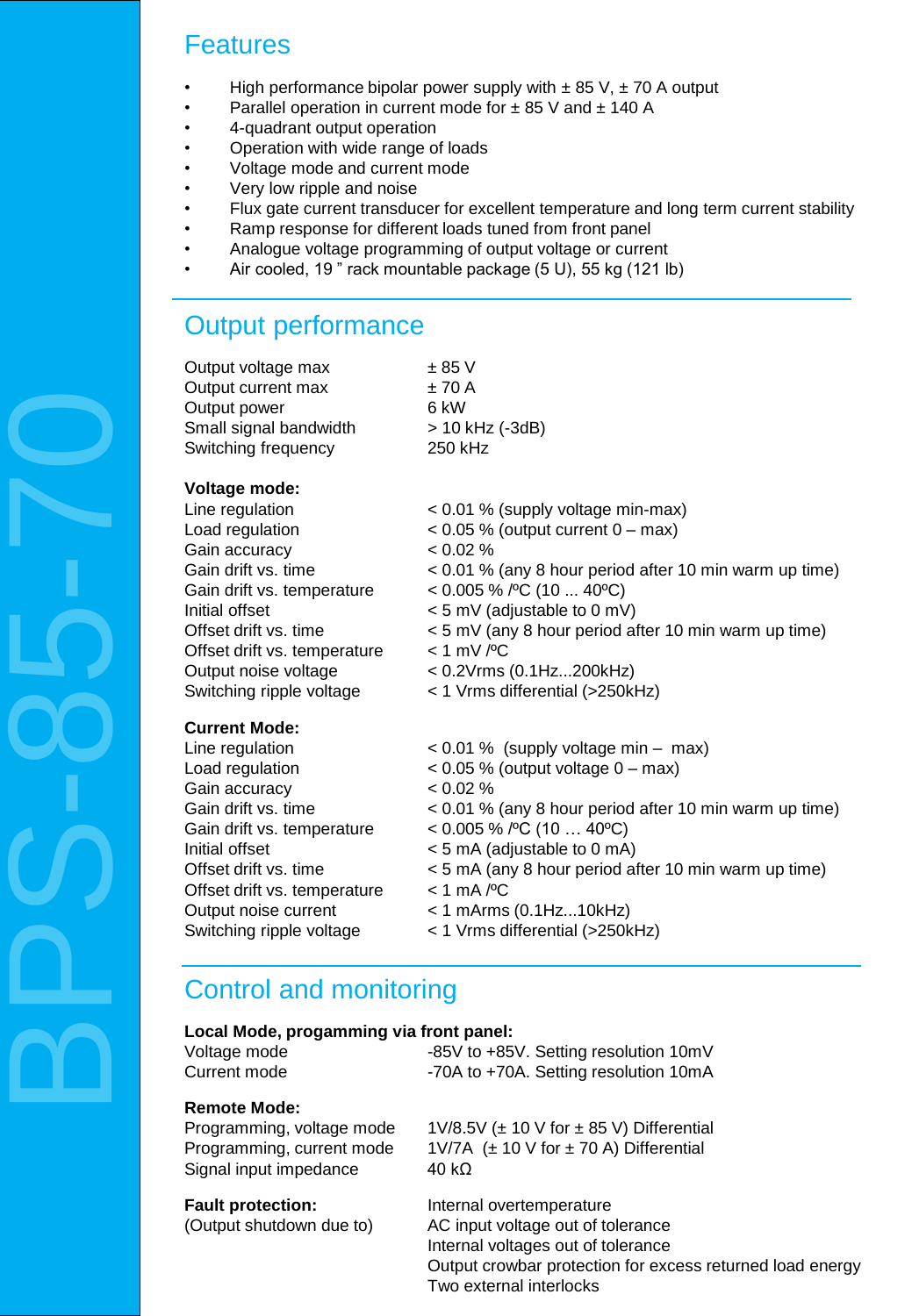| <b>Display</b>                        | TFT 4.3" color display with large view angle                                                                                                                                                    | 'I ⊟t               |
|---------------------------------------|-------------------------------------------------------------------------------------------------------------------------------------------------------------------------------------------------|---------------------|
| Local mode                            | Voltage or current mode selected via display<br>Voltage or current output set by knob<br>Enable button for activating the output                                                                |                     |
| Remote mode                           | Remote mode connector on rear panel<br>Remote mode enabled by logic signal<br>Voltage or current mode selected by logic signal<br>Voltage or current output set by analog<br>programming signal | <b>Bipolar</b>      |
| Tuning                                | Response for different loads can be<br>fine-tuned at display                                                                                                                                    | <b>Power Supply</b> |
| Voltage limit<br><b>Current limit</b> | Absolute max voltage limit set via display<br>Absolute max current limit set via display                                                                                                        | <b>BPS-85-70</b>    |

## System specifications

| Input voltage requirements<br>Input current<br>Power factor<br>Efficiency<br>Inrush current<br>Leakage current | 208V: 180-264VAC 47-63Hz 3-phase Delta, or<br>400V: 3 x 180-264VAC 47-63Hz L1, L2, L3, N<br>Selected by switch at rear panel<br>typ. 20A/180VAC 16A/230VAC<br>typ. 0.95/230VAC at full load<br>0.75 at 6kW output power<br>typ. 60A@230VAC at cold start<br>< 2mA/240 VAC |
|----------------------------------------------------------------------------------------------------------------|---------------------------------------------------------------------------------------------------------------------------------------------------------------------------------------------------------------------------------------------------------------------------|
| Environmental requirements:<br>Ambient temperature<br>Ambient humidity<br>Storage temperature<br>Cooling       | 10 °C to 40 °C<br>30 to 70 % non-condensing<br>$-20$ °C to $+85$ °C<br>Forced air cooling (front in, rear out)<br>Removable, washable dust filter with capability<br>to replace                                                                                           |
| Unit dimensions:<br>Mounting<br>Height<br>Width<br>Depth<br>Weight                                             | 19" rack. Provision for rack slides<br>221,5 mm (5U, 8.75")<br>483 mm (19")<br>740 mm (29.1")<br>55 kg (121 lb)                                                                                                                                                           |

## **Regulatory**

Designed to meet EN 61010, UL 61010 AC/DC section: UL60950-1, TUV 60950-1 approved

CE marked

Document: BPS-85-70 rev:B